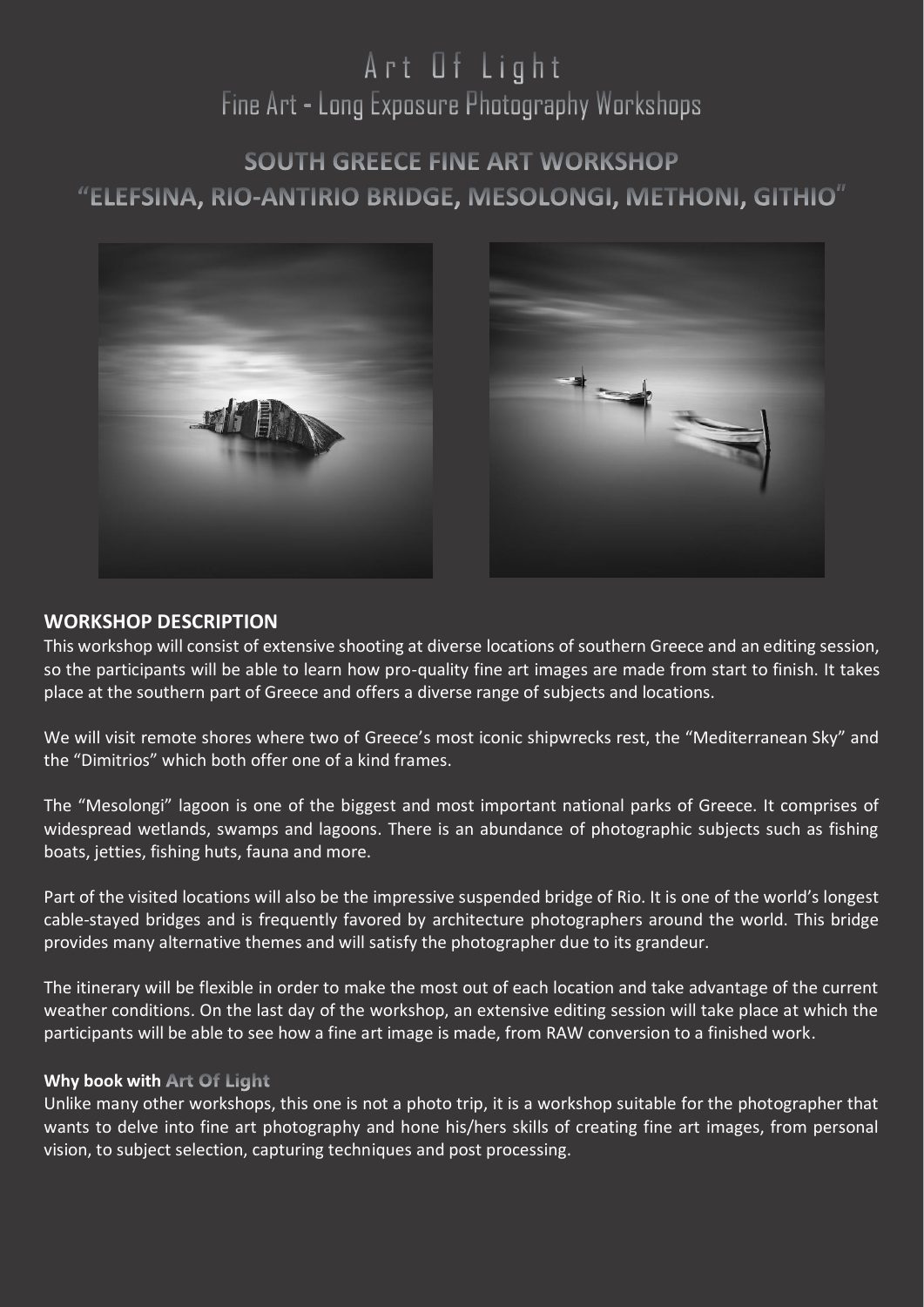

#### **The instructor:**

**Teo Kefalopoulos** is a fine art photographer based in Alexandria, Greece. For the past few years, he became strongly related to black and white fine art photography as he considers this art to be a creative process that leads to alternative views on ordinary scenes. By using the long exposure technique and introvert post processing, he applies a unique approach to scenes that few would otherwise notice and give value. While selectively participating in various international exhibitions in Greece and abroad, he mainly emphasizes on making photographic works and prints for decoration purposes and is also represented by a fine art gallery in the US and Germany. His is a member of the Royal Photographic Society with the distinction of Associate in Fine Art (ARPS). His works have been featured through numerous interviews and he runs webinars in Greece and abroad. For more information please visit [www.teokefalopoulos.com](http://www.teokefalopoulos.com/)



#### **What you will learn:**

- $\checkmark$  Effectively use your camera & lens settings to achieve the correct exposure and depth of field.
- $\checkmark$  Calculate exposure times using ND filters and the high ISO rule.
- $\checkmark$  Personal vision, expression and composition in a frame.
- $\checkmark$  Subject selection by minimal and fine art standards.
- $\checkmark$  Evaluate the quality of cast light.
- $\checkmark$  Take advantage of the wind in a long exposure capture.
- $\checkmark$  Multiple captures and segmented frame capturing.
- $\checkmark$  Find solutions to exposure problems that might occur during a long exposure capture.
- $\checkmark$  Attend a fully featured fine art editing session.

### **Essential equipment:**

- Any camera (DSLR/Mirrorless) that supports BULB mode and can record RAW files.
- Lenses: they should be able to handle wide-angle, middle and tele focal lengths.
- Neutral Density filters: preferably 10 stops or more.
- Remote shutter release unit (cable or wireless).
- Sturdy tripod, mounting head and plate.
- Spare batteries and memory cards.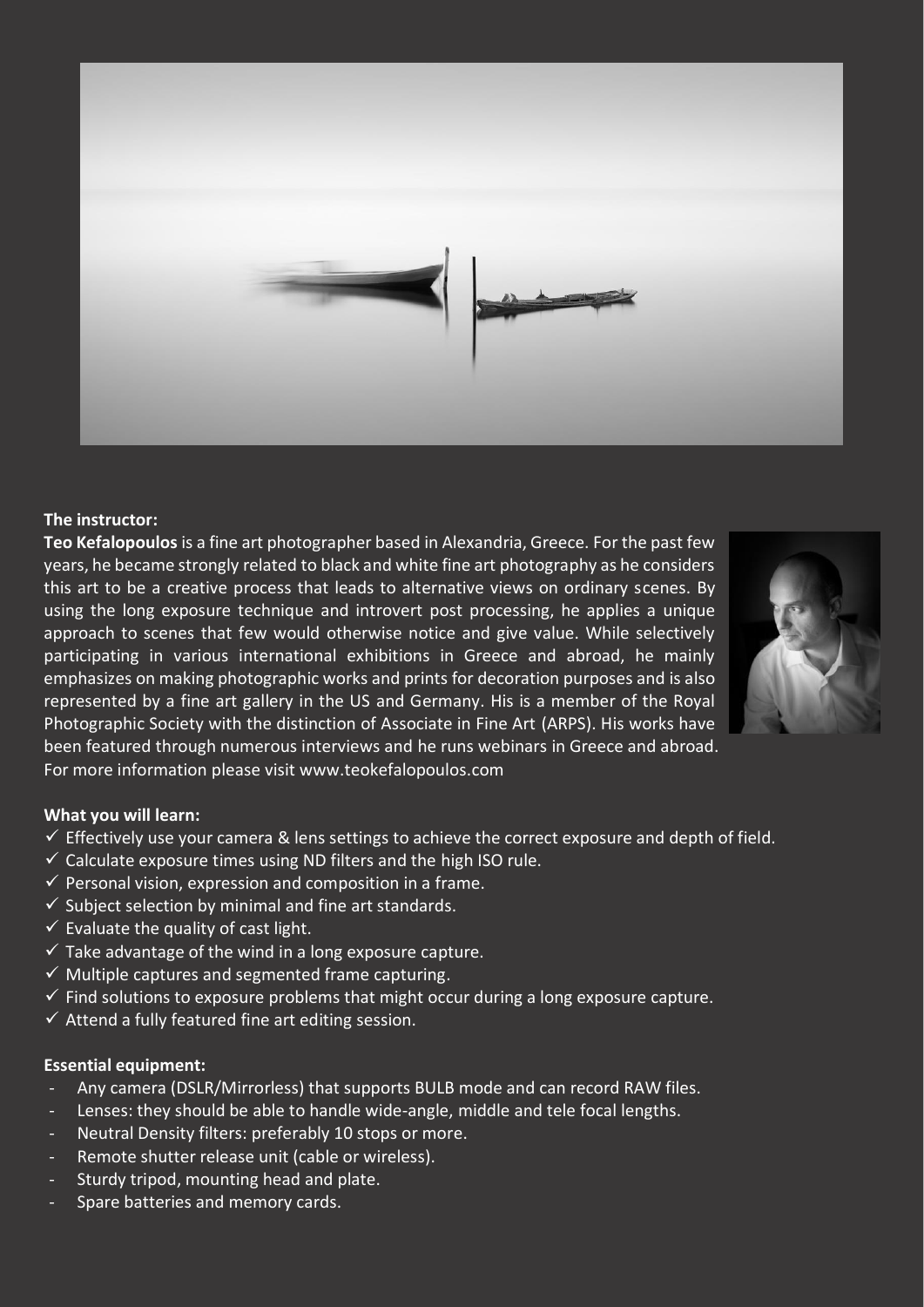**Optional equipment:** Rubber boots, raincoat, umbrella, lens cleaning kit, pen & notepad. You are also advised to bring your laptop during the post processing session (preferably with Photoshop installed).

**Experience level in photography:** beginner to advanced.

**Physical condition level:** Easy but personal safety always comes first.





### **DETAILED WORKSHOP ITINERARY:**

**On the day before the workshop:** We will meet in Athens, at the hotel foyer at 18:00. We will have a chance to meet each other and discuss the necessary details of the itinerary.

**Day 1 (Athens – Elefsina – Antirio – Mesolongi):** We will meet in front of the hotel at 07:30, ready to load all of our luggage and equipment in the SUV. After a 1-hour drive, we will reach the location where the impressive "Mediterranean Sky" shipwreck rests. By completing our shooting there, we will then continue to the Rio-Antirio bridge that will require a 2-hours trip. An intermediate stop for lunch and coffee will be provided. We will visit the northern part of the bridge which provides the best views and possible frames of this construction. Ending the day, we will reach the hotel in Mesolongi where we will spend the night. A night stroll at the center of Mesolongi city is also a good option.

**Day 2 (Mesolongi – Kleisova – Tourlida):** We will spend the whole day shooting at various locations around the Mesolongi lagoon, including the bay of Kleisova and the Tourlida lagoon. Even though there is a multitude of subjects, all of them are located close to each other, so a full day of shooting will suffice to cover all locations. There will be intermediate stops for lunch and coffee. We will return to the hotel at dust to rest and get prepared for the next day. A night stroll at the center of Mesolongi city is also a good option.

**Day 3 (Mesolongi – Methoni – Githio):** This is probably the most tiresome part of the workshop but considering the locations visited, it will really be worth it! We will meet at 08:00 in front of the hotel, pack our equipment into the SUV and reach Methoni after a 4-hours drive. There will be intermediate stops for lunch and coffee. The impressive castle of Methoni offers lots of different frames. After making a quick stop, we will continue to Githio and reach the location after a 3-hours drive. There will be intermediate stops for coffee and a snack. We will spend the night at a hotel in Githio. A night stroll at the city center is also a good option.

**Day 4 (Githio – Athens):** We will meet at 08:00 in front of the hotel and after a few minutes we will reach the secret bay where the impressive shipwreck "Dimitrios" rests. It is a one of a kind subject, a delight for the eyes of the landscape and the fine art photographer as well. Completing the shooting session, we will head to Athens